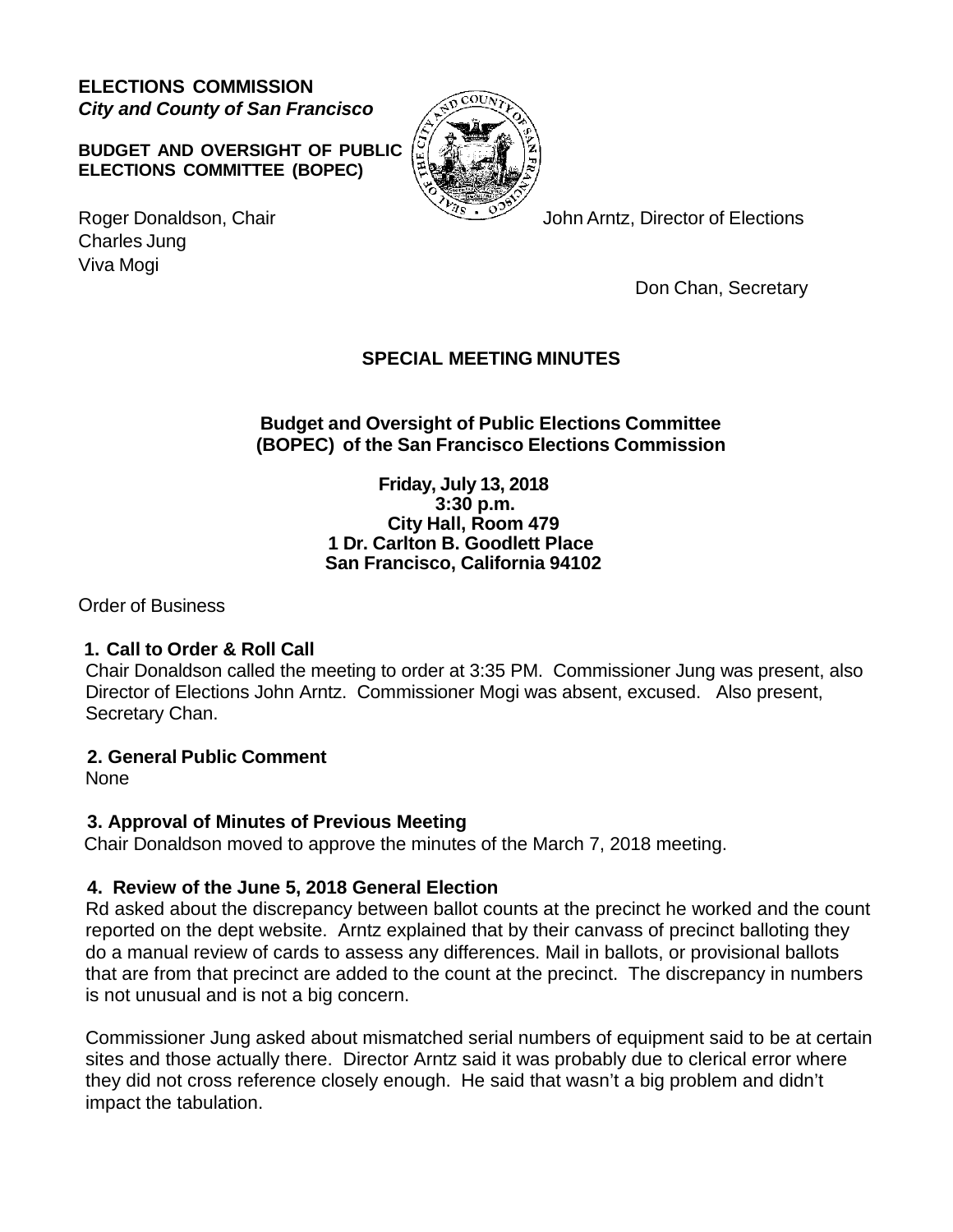Commissioner Jung reviewed the duty of the Commission, according to its Bylaws and asked Director Arntz if there were anything he would have done differently from the originally submitted election plans. He said no, all the elements of the plan were implemented with no serious hiccups.

Commissioner Jung commented that by the Bylaws the Commission has to certify that a free and fair election was carried out. The BOPEC should forward a recommendation to the Commission as such. He made the motion that BOPEC recommend to the Commission that it assess this past election, June 5, 2018, as being carried out in a free, fair, and functional manner. Chair Donaldson seconded.

### Public Comment

Mr. David Cary commented that there are conditions within the San Francisco system which keep it from being free, fair, and functional. He suggested the Commission take up a discussion on the extent to which proprietary secret source voting systems is a barrier to the conduct of free, fair and functional elections.

Members of the Committee expressed their appreciation of Mr. Cary's caution, but said that there is only so much information that is available to them, and a great deal of reliance is placed on the Director's expertise, and while it may be additionally useful to have written comments of registered election observers (for additional data points), this does not preclude the Commission's responsibility to declare the conclusion of the election. The motion was called and by a vote of 2-0 carried unanimously.

## **5. Review of the Open Source Voting in San Francisco Report**

Chair Donaldson said the report of the Civil Grand Jury was generally positive and timely. He suggested going through each point of the report and making comments in their regards and choose what response they would give to each finding/recommendation (within the parameters of the CGJ's instructions).

he began with a couple of statements: that the cost of the current voting system may be over priced but there's no other choice (there being only one vendor with a state certified system). This leaves San Francisco in a precarious spot if that vendor ever withdraws its product from our use. Such a threat is further reason to pursue open source; to control price and the functionality of the system; also, the report's position that the City needs to enlist outside help to develop this system, not having the expertise on staff to do so. In a meeting with the CIO, Ms. Gerull, this was discussed, as well as collaborating with other counties who also have the same issue.

Director Arntz pointed out that the report did not just make statements about open source voting, but also included an assessment of the Department's operations, for which they issued an excellent score.

F1: Chair Donaldson felt the finding was correct. Commissioner Jung had problems with the vague nature of the wording throughout the report, e.g. "project" –which is not defined. Throughout the report there are terms that sound "colored" or slanted. While he can agree with the intent, he would object to the phrase as written.